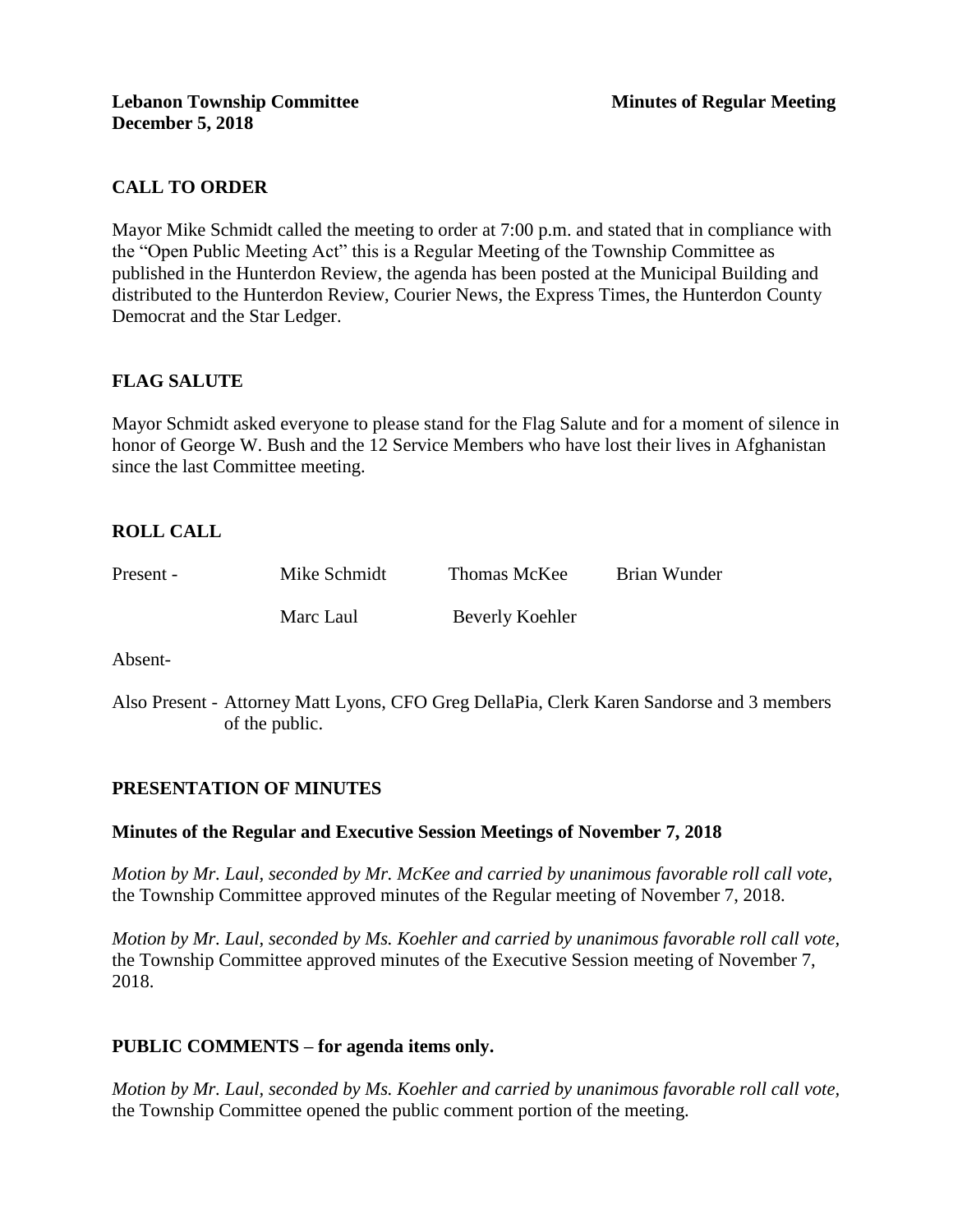LTCM 12/05/2018 Page **2** of **11**

Ms. Laurie Hoffman raised a question related to the Little Brook Lane Road Association Agreement.

*Motion by Ms. Koehler, seconded by Mr. Laul and carried by unanimous favorable roll call*  vote*,* the Township Committee closed the public comment portion of the meeting.

# **PRESENTATION OF CREDENTIALS – James T. Kyle, PP/AICP**

Mayor Schmidt noted that Planner Michael Bolan has decided to step away from his position with the Township. Planner Bolan has provided more than 30 years of service to the Township Committee, the Planning Board and the Board of Adjustment. Mayor Schmidt thanked Planner Bolan for all of the work that he has done for the Township and for his long tenure.

Planning Board Chair Gary MacQueen stated that Planner Bolan will surly be missed as he has been very valuable for the community. Mr. MacQueen introduced Planner Jim Kyle who has worked with the County and with Planner Bolan. He has done environmental mapping for the Township and assisted Planner Bolan with the Master Plan and COAH. Mr. MacQueen stated that Planner Kyle is very familiar with what is going on in the Township and that he will be appointed as Planner by the Planning Board and Board of Adjustment at their Re-organization meetings. Mr. MacQueen said that he hopes that the Committee will consider appointing him also.

James T. Kyle, PP/AICP said that he has worked for the Township for the past 18 years in some compacity and has been the Alternate Planner for the past 10 years. Planner Kyle informed the Committee that he and a partner have just started a new firm; Kyle McManus Associates. Planner Kyle has been in the Planning field for more than 20 years and provides services to many municipalities in the area. He has served as Special Master in many cases in the  $13<sup>th</sup>$ Vicinage relative to Affordable Housing. Planner Kyle said that he feels that his experience with the Township and working with other municipalities in northern Hunterdon County is critical. He is also confident that his expertise with Affordable Housing will help to move the Township forward in becoming compliant with the Plan. Planner Kyle stated that he has worked with Judy Thornton of the Highlands Council and will reach out to see if there is any funding available for projects in the Township.

The Committee thanked Planner Kyle for attending the meeting.

## **APPOINTMENT/OATH OF OFFICE –** Special Law Enforcement Officer – Class III

### **Appointment – Special Law Enforcement Officer – Class III**

Chief Jack Gale presented Thomas A. Perna to the Township Committee for consideration as the Class III Police Officer position for Woodglen School. Chief Gale noted that Officer Perna retired from the Maplewood Police Department as a Lieutenant after 30 years of distinguished service. Mayor Schmidt stated that Officer Perna also received a Valor Award for Heroism and that the Committee is very pleased to have him in Lebanon Township.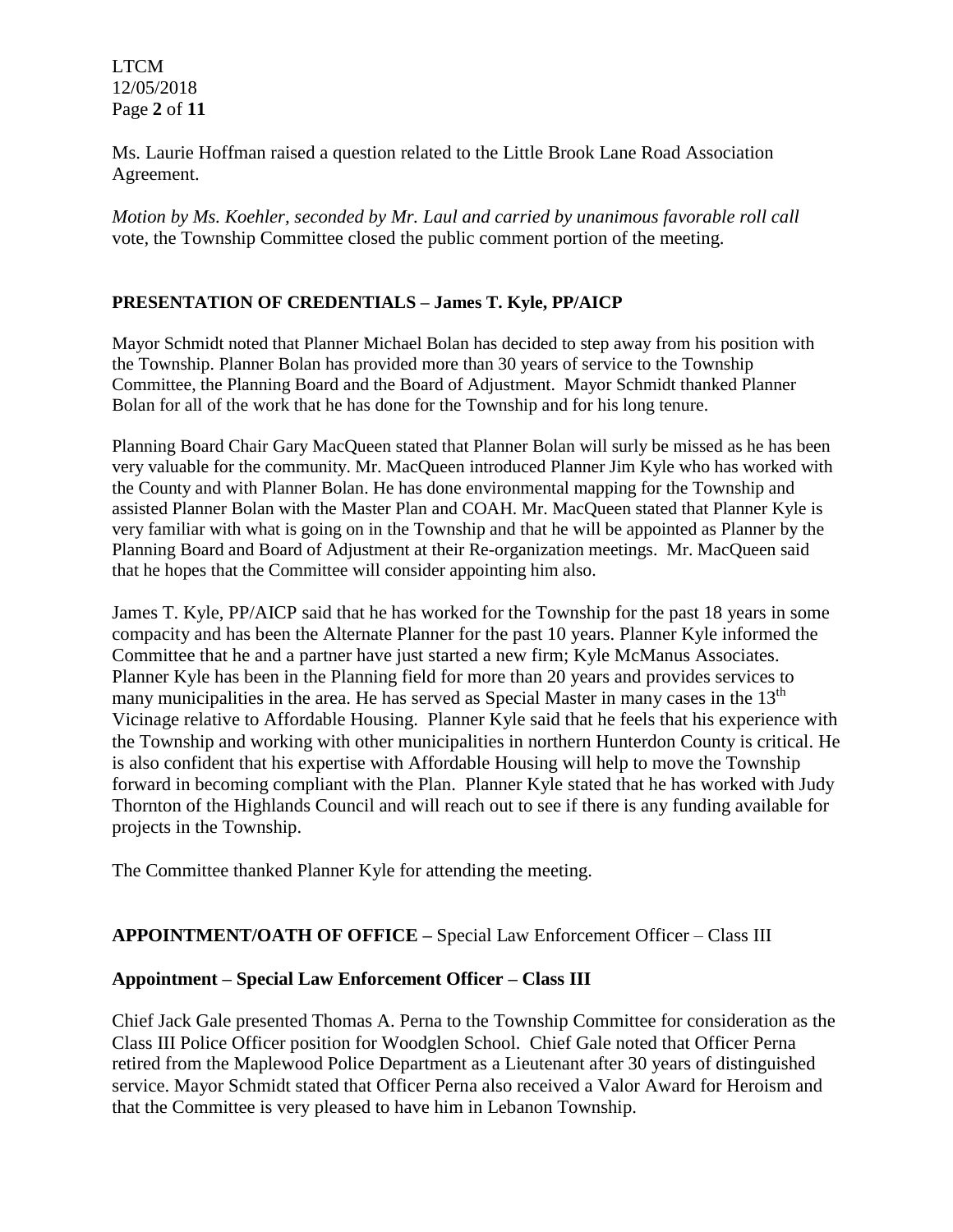LTCM 12/05/2018 Page **3** of **11**

*Motion by Mr. Wunder, seconded by Mr. Laul and carried by unanimous favorable roll call vote,* the Township Committee appointed Thomas A. Perna to the Lebanon Township Police Department, as Special Law Enforcement Officer – Class III**,** term expiring June 30, 2019.

# **Oaths of Office**

Mayor Mike Schmidt administered the Oath of Office to Thomas A. Perna as Special Law Enforcement Officer – Class III**;** term expiring June 30, 2019.

**EXECUTIVE SESSION –** Public will be excluded from the meeting for approximately  $15 - 20$ minutes.

*Motion by Ms. Koehler, seconded by Mr. Laul and carried by unanimous favorable roll call vote,* the Township Committee approved Resolution No. 78-2018 and convened in executive session at 7:17 p.m.

# TOWNSHIP OF LEBANON COUNTY OF HUNTERDON STATE OF NEW JERSEY RESOLUTION NO. 78-2018 RESOLUTION AUTHORIZING EXECUTIVE SESSION

WHEREAS, the Open Public Meetings Act; *N.J.S.A.* 10:4-6 *et seq*., declares it to be the public policy of the State to insure the right of citizens to have adequate advance notice of and the right to attend meetings of public bodies at which business affecting the public is discussed or acted upon; and

WHEREAS, the Open Public Meetings Act also recognizes exceptions to the right of the public to attend portions of such meetings; and

 WHEREAS, the Mayor and Committee find it necessary to conduct an executive session closed to the public as permitted by the *N.J.S.A*. 40:4-12; and

 WHEREAS, the Mayor and Committee will reconvene in public session at the conclusion of the executive session;

 NOW, THEREFORE, BE IT RESOLVED by the Mayor and Committee of the Township of Lebanon, County of Hunterdon, State of New Jersey that they will conduct an executive session to discuss

the following topic(s) as permitted by *N.J.S.A*. 40:4-12:

\_\_\_\_\_\_\_\_\_\_\_\_\_\_\_\_\_\_\_\_\_\_\_\_\_\_\_\_\_\_\_\_\_\_\_\_\_\_\_\_\_\_\_\_\_\_\_\_\_\_\_\_\_);

\_\_\_\_\_\_A matter which Federal Law, State Statute or Rule of Court requires be kept confidential or excluded from discussion in public (Provision relied upon:

A matter where the release of information would impair a right to receive funds from the federal government;

\_\_\_\_\_\_A matter whose disclosure would constitute an unwarranted invasion of individual privacy;

 A collective bargaining agreement, or the terms and conditions thereof (Specify contract:);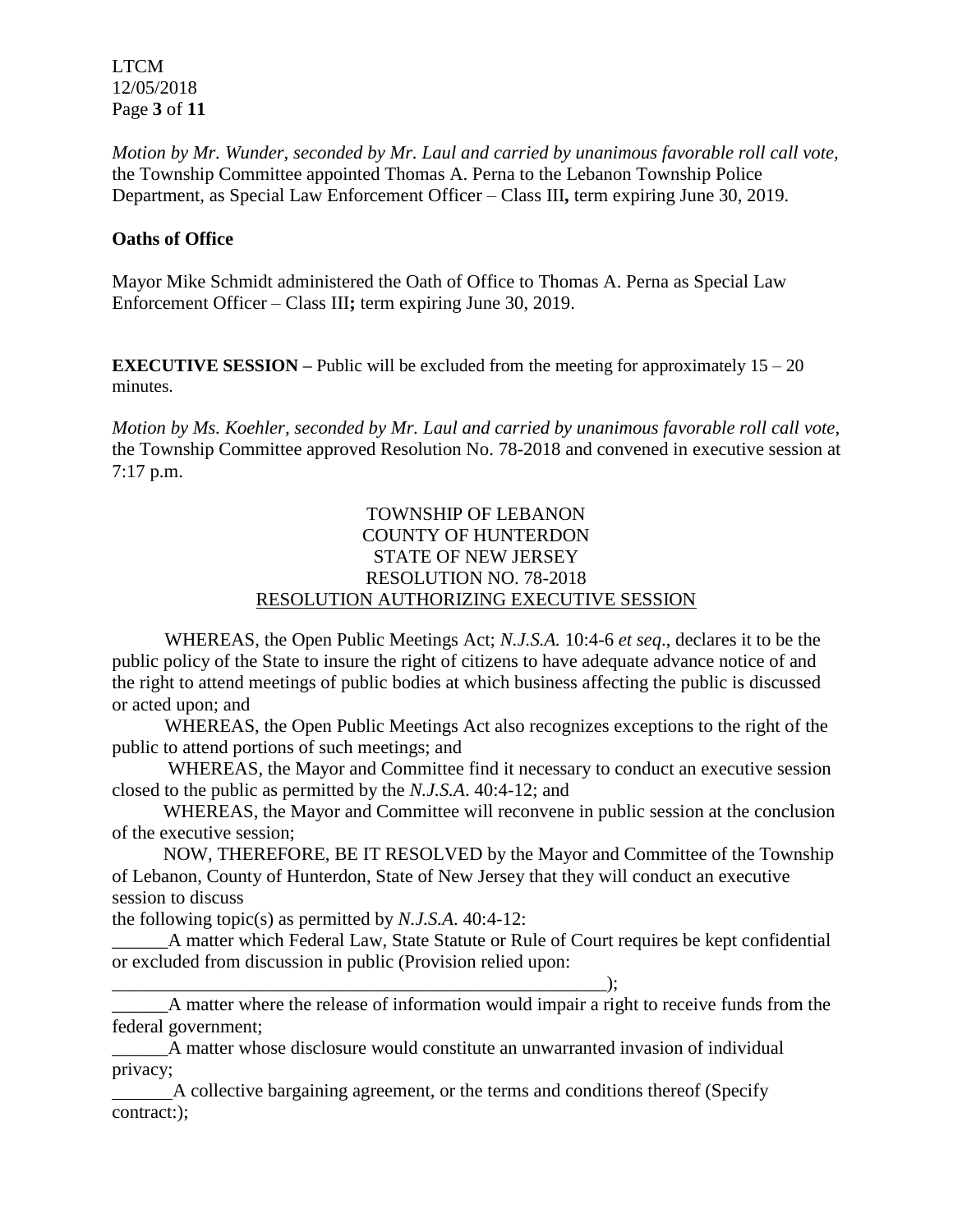# LTCM 12/05/2018 Page **4** of **11**

 A matter involving the purpose, lease or acquisition of real property with public funds, the setting of bank rates or investment of public funds where it could adversely affect the public interest if discussion of such matters were disclosed; Real Estate Acquisitions –

Tactics and techniques utilized in protecting the safety and property of the public provided that their disclosure could impair such protection;

\_\_\_\_\_\_Investigations of violations or possible violations of the law;

 Pending or anticipated litigation or contract negotiation in which the public body is or may become a party; (The general nature of the litigation or contract negotiations is)

Professional Service Contracts\_\_\_\_\_\_. The public disclosure of such information at this time would have a potentially negative impact on the municipality's position in the litigation or negotiation; therefore this information will be withheld until such time as the matter is concluded or the potential for negative impact no longer exists.

 Matters falling within the attorney-client privilege, to the extent that confidentiality is required in order for the attorney to exercise his or her ethical duties as a lawyer; (The general nature of the matter is: OR the public disclosure of such the public disclosure of such the public disclosure of such the public disclosure of such the public disclosure of such the public disclosure of such the public dis information at this time would have a potentially negative impact on the municipality's position with respect to the matter being discussed; therefore, this information will be withheld until such time as the matter is concluded or the potential for negative impact no longer exists.*)*;

 X Matters involving the employment, appointment, termination of employment, terms and conditions of employment, evaluation of the performance, promotion or disciplining of any specific prospective or current public officer or employee of the public body, where all individual employees or appointees whose rights could be adversely affected have not requested in writing that the matter(s) be discussed at a public meeting; (The employee(s) and/or general nature of discussion is: the public disclosure of such information at this time would violate the employee(s) privacy rights; therefore this information will be withheld until such time as the matter is concluded or the threat to privacy rights no longer exists.; **Tax Assessor Interview**

Deliberation occurring after a public hearing that may result in the imposition of a specific civil penalty or loss of a license or permit;

BE IT FURTHER RESOLVED that the Mayor and Committee hereby declare that their discussion of the subject(s) identified above may be made public at a time when the Township Attorney advises them that the disclosure of the discussion will not detrimentally affect any right, interest or duty of the Township or any other entity with respect to said discussion. BE IT FURTHER RESOLVED that the Mayor and Committee, for the reasons set forth above, hereby declare that the public is excluded from the portion of the meeting during which the above discussion shall take place.

Public Meeting reconvened at 7:30 p.m.

# **Resolution No. 79-2018 – Tax Exempt Fully Disabled Veteran**

Mayor Schmidt, on behalf of the Township, thanked Ms. McCallum-Young for her service and for the sacrifices that she has made.

*Motion by Mr. Laul, seconded by Mr. Wunder and carried by unanimous favorable roll call vote,* the Township Committee approved Resolution No. 79-2018 as written below.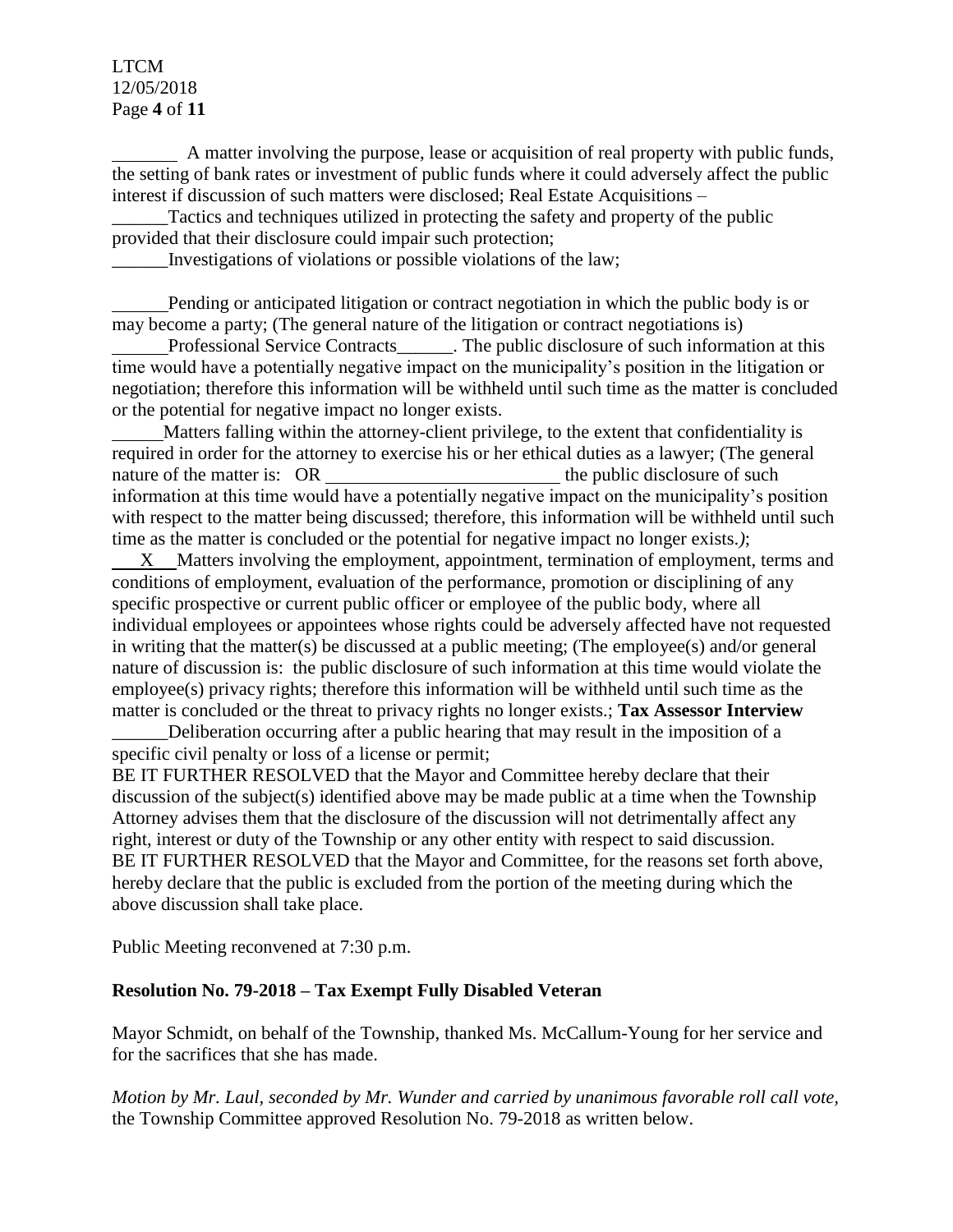# TOWNSHIP OF LEBANON COUNTY OF HUNTERDON STATE OF NEW JERSEY RESOLUTION NO. 79-2018

#### TAX EXEMPT FULLY DISABLED VETERAN

WHEREAS, the Tax Collector of Lebanon Township has been shown proof and in accordance with the Tax Assessor ascertains that Lauren R McCallum-Young, owner of Block 18, Lot 40, 173 Mt Grove Road in the Township of Lebanon, is a totally and permanently disabled veteran because of her service to the United States, and has been so declared by the Veteran's Administration, and,

WHEREAS, in accordance with N.J.S.A. 54: 4-3.32, the governing body of any municipality may refund the amount of taxes collected on any property which would have been exempt from taxation and,

WHEREAS, taxes have been billed for 2018,

THEREFORE BE IT RESOLVED, by the Township Committee of the Township of Lebanon, County of Hunterdon, State of New Jersey that Lauren R McCallum-Young be reimbursed in the amount of \$340.70 for the Municipal portion of her tax bill prorated to November 2, 2018, the date of her deed, and,

BE IT FURTHERMORE RESOLVED, that the property be tax exempt from property tax as long as it is owned and occupied by Lauren R. McCallum-Young or her surviving spouse in accordance with the continuance of the right to exemption beginning in 2019.

### **Resolution No. 80-2018 - Redemption of Tax Sale Certificate - Wetherall**

*Motion by Ms. Koehler, seconded by Mr. Laul and carried by unanimous favorable roll call vote,* the Township Committee approved Resolution No. 80-2018 as written below.

# TOWNSHIP OF LEBANON COUNTY OF HUNTERDON STATE OF NEW JERSEY RESOLUTION NO. 80-2018 REDEMPTION OF TAX SALE CERTIFICATE

WHEREAS the Tax Collector did sell a Tax Sale Certificate #201802 on September  $21<sup>st</sup>$ 2018 to Christiana T C/F CE1 Firstrust and,

WHEREAS the amount of \$11,147.31 has been collected from Wells Fargo Bank, for the owners of this property, Lewis and Kim Wetherall, known as Block 61.01 Lot 25.08, 146 Anthony Road , Lebanon Township for the redemption of Tax Sale Certificate #201802,

THEREFORE BE IT RESOLVED that the Treasurer be authorized to prepare and the Mayor, Treasurer and Clerk be authorized to sign a check in the amount of \$11,147.31 and,

BE IT FURTHER RESOLVED that an additional check in the amount of \$27,500.00 for the premium paid and that these checks be mailed to:

> Christiana T C/F CE1 Firstrust PO Box 5021 Philadelphia PA 19111-5021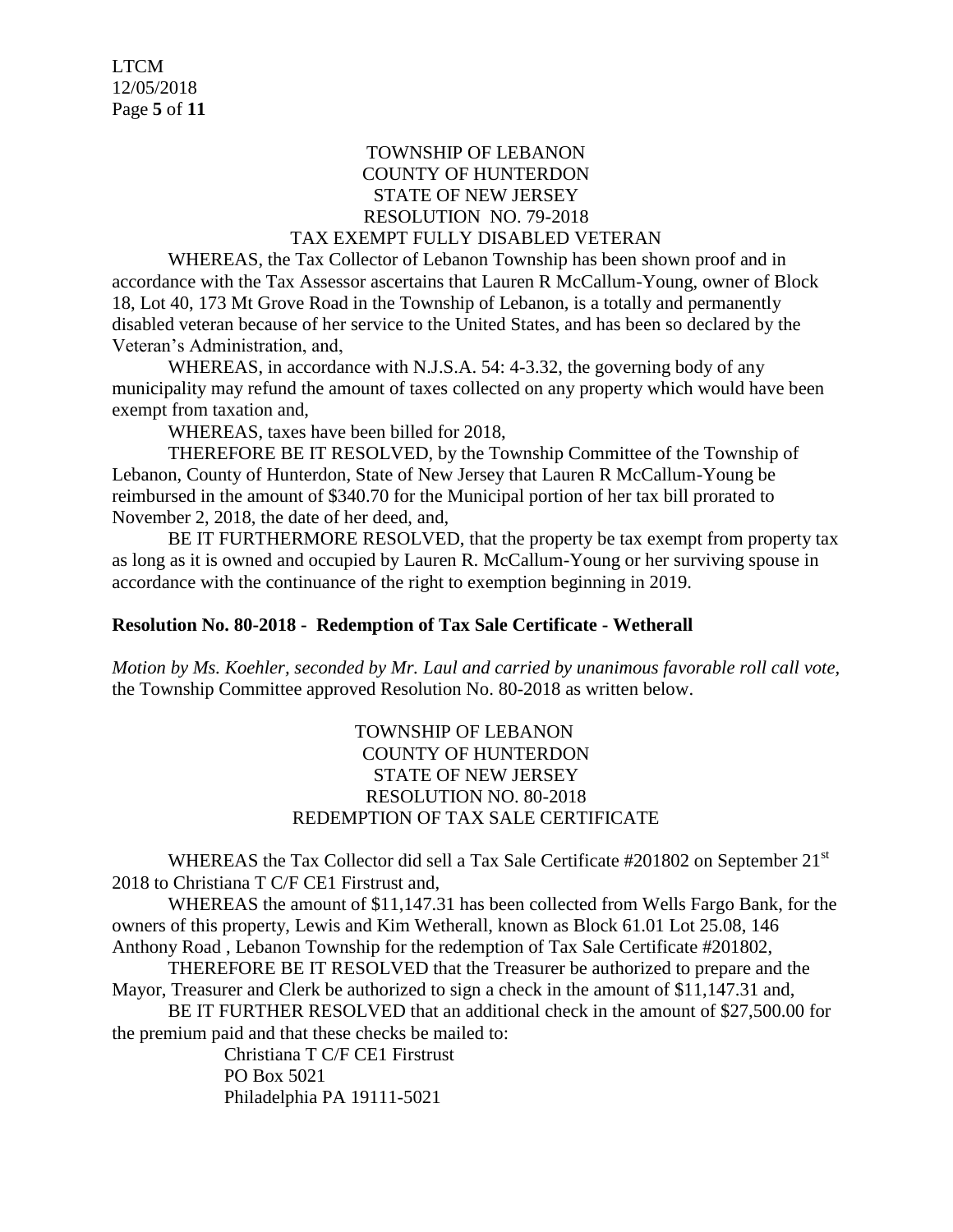LTCM 12/05/2018 Page **6** of **11**

### **Resolution No. 81-2018 - Redemption of Tax Sale Certificate – Wilkes**

*Motion by Ms. Koehler, seconded by Mr. Laul and carried by unanimous favorable roll call vote,* the Township Committee approved Resolution No. 81-2018 as written below.

# TOWNSHIP OF LEBANON COUNTY OF HUNTERDON STATE OF NEW JERSEY RESOLUTION NO. 81-2018 REDEMPTION OF TAX SALE CERTIFICATE

WHEREAS the Tax Collector did sell a Tax Sale Certificate #201704 on October 13<sup>th</sup> 2017 to Christiana T C/F CE1 Firstrust and.

WHEREAS the amount of \$21,627.93 has been collected from Bessemer Trust, for the owner of this property, Christopher Weller Wilkes, known as Block 38 Lot 89, 412 Berry Drive, Lebanon Township for the redemption of Tax Sale Certificate #201704,

THEREFORE BE IT RESOLVED that the Treasurer be authorized to prepare and the Mayor, Treasurer and Clerk be authorized to sign a check in the amount of \$21,627.93 and,

BE IT FURTHER RESOLVED that an additional check in the amount of \$23,500.00 for the premium paid and that these checks be mailed to:

> Christiana T C/F CE1 Firstrust PO Box 5021 Philadelphia PA 19111-5021

#### **Resolution No. 82-2018 – Authorizing the Release of a Performance Bond – GenPsych**

*Motion by Mr. Laul, seconded by Ms. Koehler and carried by favorable roll call vote, the* Township Committee approved Resolution No. 82-2018 as written below. AYES: McKee, Koehler, Laul, Schmidt ABSTAIN: Wunder

# TOWNSHIP OF LEBANON HUNTERDON COUNTY, NEW JERSEY RESOLUTION NO. 82-2018 RESOLUTION AUTHORIZING RELEASE OF PERFORMANCE BOND OF GENPSYCH LLC - BLOCK 43, LOT 1.01

WHEREAS, GenPsych LLC received preliminary and final site plan approval from the Township to construct certain improvements on property designated as Block 43, Lot 1.01 on the Township of Lebanon's Tax Maps; and

WHEREAS, GenPsych LLC has requested that the Township release the Performance Guarantee for these site improvements as they are no longer associated in any manner with the property; and

WHEREAS, by letter dated November 30, 2018 the Township's Engineer recommended release of the Performance Guarantee in the amount of \$10,784.72.

NOW, THEREFORE, BE IT RESOLVED, that the Mayor and Committee of the Township of Lebanon, County of Hunterdon, State of New Jersey hereby authorize a release of the Performance Bond for Block 43, Lot 1.01, in the amount of \$10,784.72 based upon the recommendations of the Township Engineer.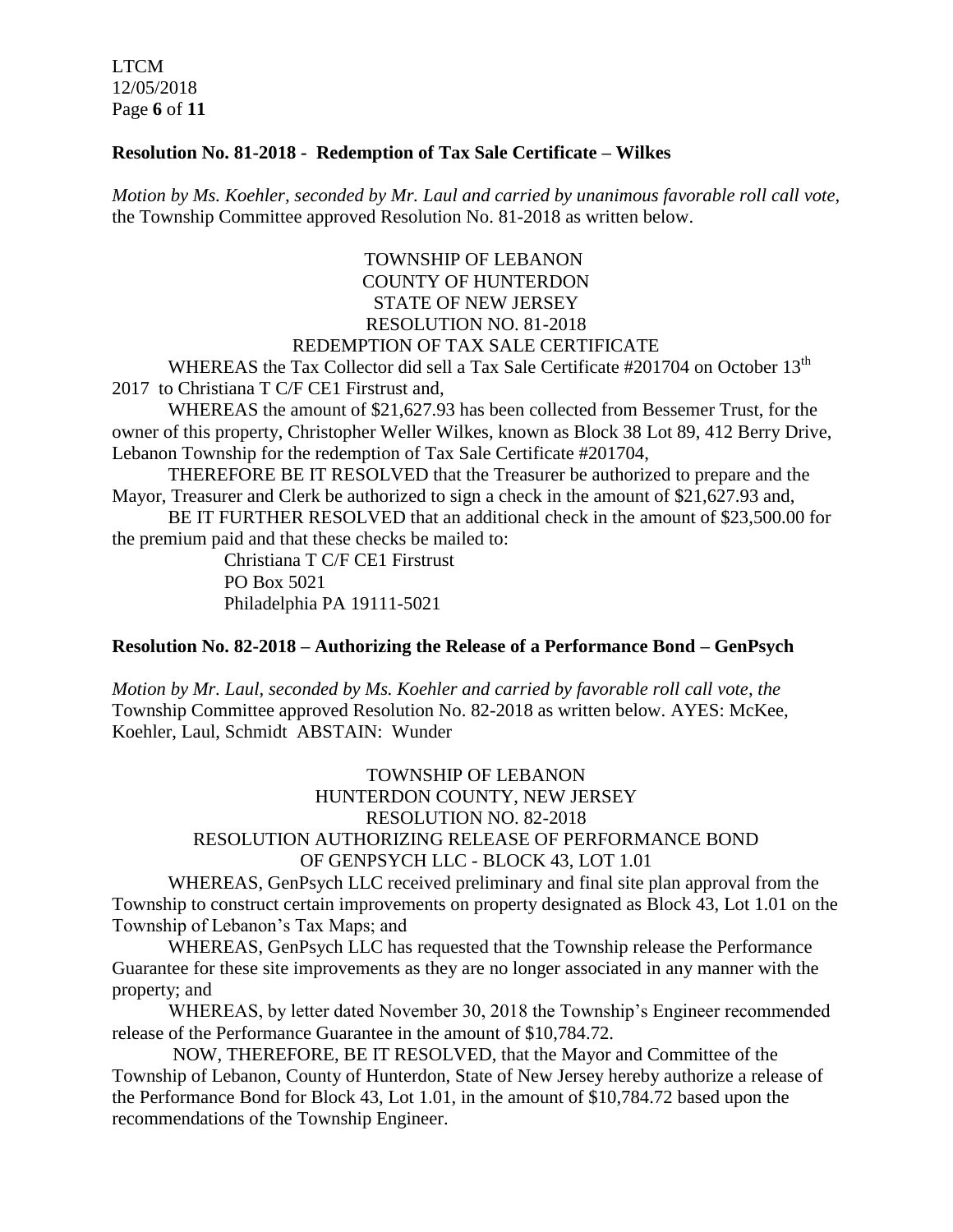#### **Resolution No. 83-2018 – Agreement with Little Brook Lane Property Association**

*Motion by Ms. Koehler, seconded by Mr. Laul and carried by unanimous favorable roll call vote,* the Township Committee approved Resolution No. 83-2018 as written below.

# RESOLUTION NO. 83-2018 OF THE TOWNSHIP COMMITTEE OF THE TOWNSHIP OF LEBANON APPROVING SETTLEMENT AGREEMENT PROVIDING SERVICES TO LITTLE BROOK LANE PROPERTY OWNERS ASSOCIATION

WHEREAS, the Municipal Services Act, and its amendments found at NJSA 40:67-23.1 et seq. require the Township in certain instances to either reimburse specified community associations for the removal of snow or to provide such services; and

WHEREAS, Little Brook Lane Property Owners Association PO Box 567 Califon, NJ owns Winding Brook Lane and Pine Ridge Road; and

WHEREAS, pursuant to N.J.S.A. 40:67-23.1 et seq. an entity must meet the requirements of being a qualified private community as defined in the statute in order to seek reimbursement under the statute. Little Brook Lane Property Owners Association has met the requirement to qualify as a private road; and

WHEREAS, Little Brook Lane Association roads Winding Brook Lane and Pine Ridge Road were developed with a final top coat and then qualified for the payments and/or services described above; and

WHEREAS, such services are required to be provided where the roadways do meet standards for the provision of services pursuant to the Municipal Services Act despite not meeting standards for dedication of the road as a public roadway; and

WHEREAS, based on such rule of law and the current stage of development, as well as based on a review of the relative costs associated with the payments in lieu of the actual provision of services, the Township Committee has determined to reimburse a percentage of the Community Association's costs for the items provided for above to the extent otherwise required by N.J.S.A. 40:67-23.1 et seq. and within the limits set forth therein, subject to a review of the reasonableness of such expenses; and

WHEREAS, the Township Committee has further determined that beginning on November 1, 2019 it will begin to provide the services required under NJSA 40:67-23.3 of snow and ice; and

WHEREAS, as a condition of this commitment by the Township, the community association must continue to comply with the requirements otherwise set for such association by the aforementioned.

NOW, THEREFORE, the Township Committee of the Township of Lebanon does hereby resolve pursuant to the requirements of NJSA 40:67-23.1 et seq. as follows:

1. That for all times prior to November 1, 2018 the Township will elect to pay the sum of \$40,631.50 in lieu of providing the services required under NJSA 40:67-23.3 and shall reimburse Little Brook Lane Property Owners Association for expenses for removing snow and ice for the 2018-19 winters season as specifically set forth in the release attached hereto as Exhibit A.

2. For the time beginning November 1, 2019 the Township has determined to provide, either directly or indirectly, to Little Brook Lane Property Owners Association the services required by NJSA 40:67-23.3 in the same fashion as the municipality provides services on public roads and streets for removal of snow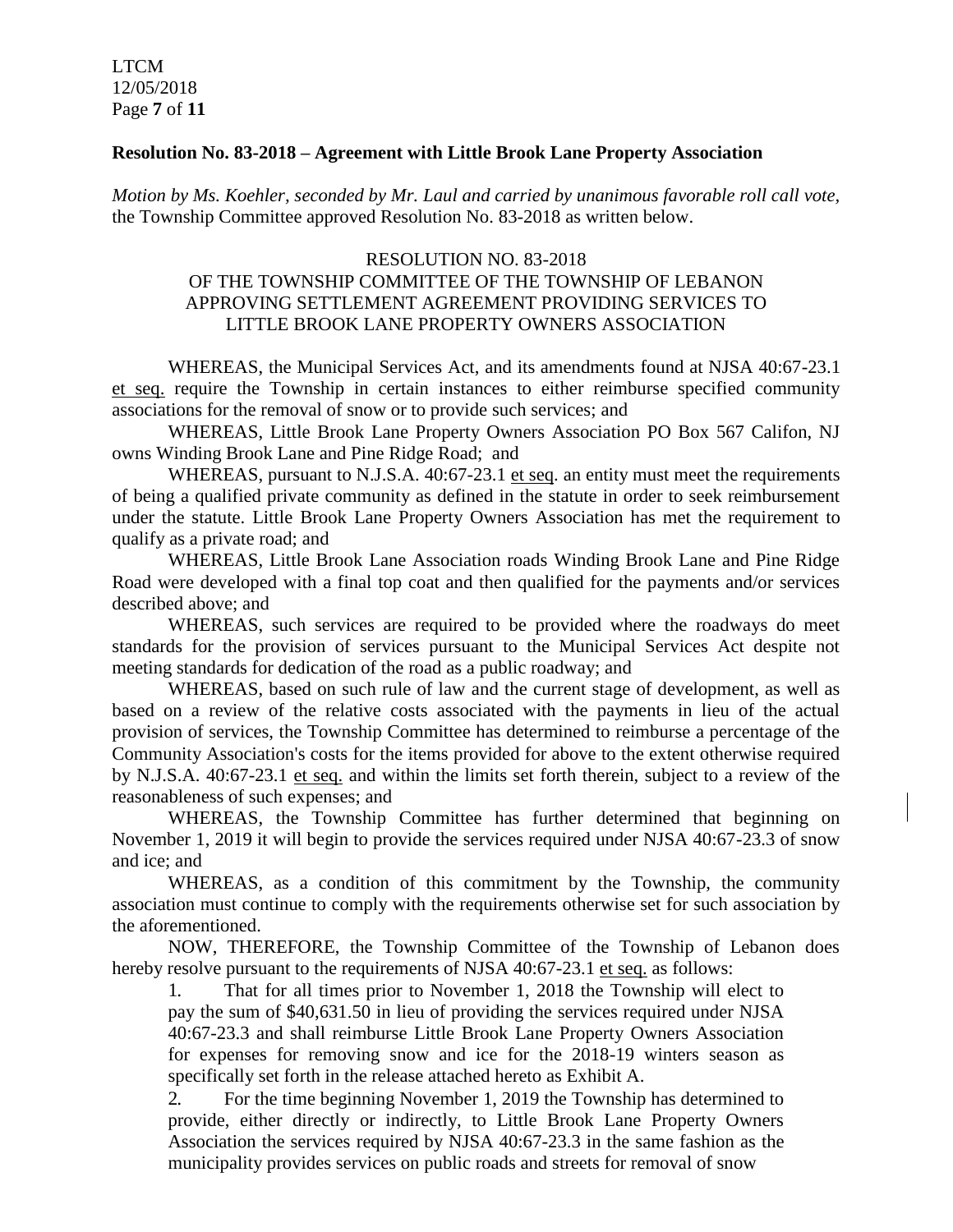and ice from the roads and streets, but not parking lot areas and driveways; pursuant to the applicable ordinances and rules of the Township.

# **OLD BUSINESS**

#### **Professional Standards for Administrative Inspections**

*Motion by Ms. Koehler, seconded by Mr. Wunder and carried by favorable roll call vote, the* Township Committee adopted the Professional Standards for Administrative Inspections and authorized it's distribution to any and all Township employees and agents that conduct inspections in the Township. AYES: Wunder, Koehler, Laul, Schmidt NAYS: McKee

#### **Monmouth Telecom Agreement**

Monmouth Telecom has not signed the Agreement approved by the Township Committee on July 18, 2018. There is an item relating to Liquidated Damages that Monmouth has an issue with. Discussion will be brought into Executive Session with potential action to be taken when the Regular Meeting reconvenes.

#### **NEW BUSINESS**

### **DPW Employee Resignation – Jeffrey Fulloon**

*Motion by Mr. Laul, seconded by Ms. Koehler and carried by unanimous favorable roll call*  vote, the Township Committee accepted the resignation of DPW employee Jeffrey Fulloon, effective November 26, 2018, with thanks for his service to the Community.

Mr. Wunder stated that the Hickory Run guiderail work is almost complete. Mayor Schmidt noted that a grant from the NJ DOT funded the project.

### **Schedule 2019 Reorganization Meeting**

*Motion by Mr. Laul, seconded by Mr. McKee and carried by unanimous favorable roll call vote,* the Township Committee scheduled the 2019 Reorganization Meeting to be held on January 2, 2019 at 6:00 p.m.

#### **PRESENTATION OF VOUCHERS**

Committee Members provided a description of vouchers exceeding \$1000.00.

*Motion by Ms. Koehler seconded by Mr. Laul and carried by unanimous favorable roll call vote,* the Township Committee approved the December 5, 2018 bill list in the amount of \$ 253,155.15 with the exclusion of the Gebhardt and Kiefer voucher, relating to the Pelio Acquisition, in the amount of \$1060.48.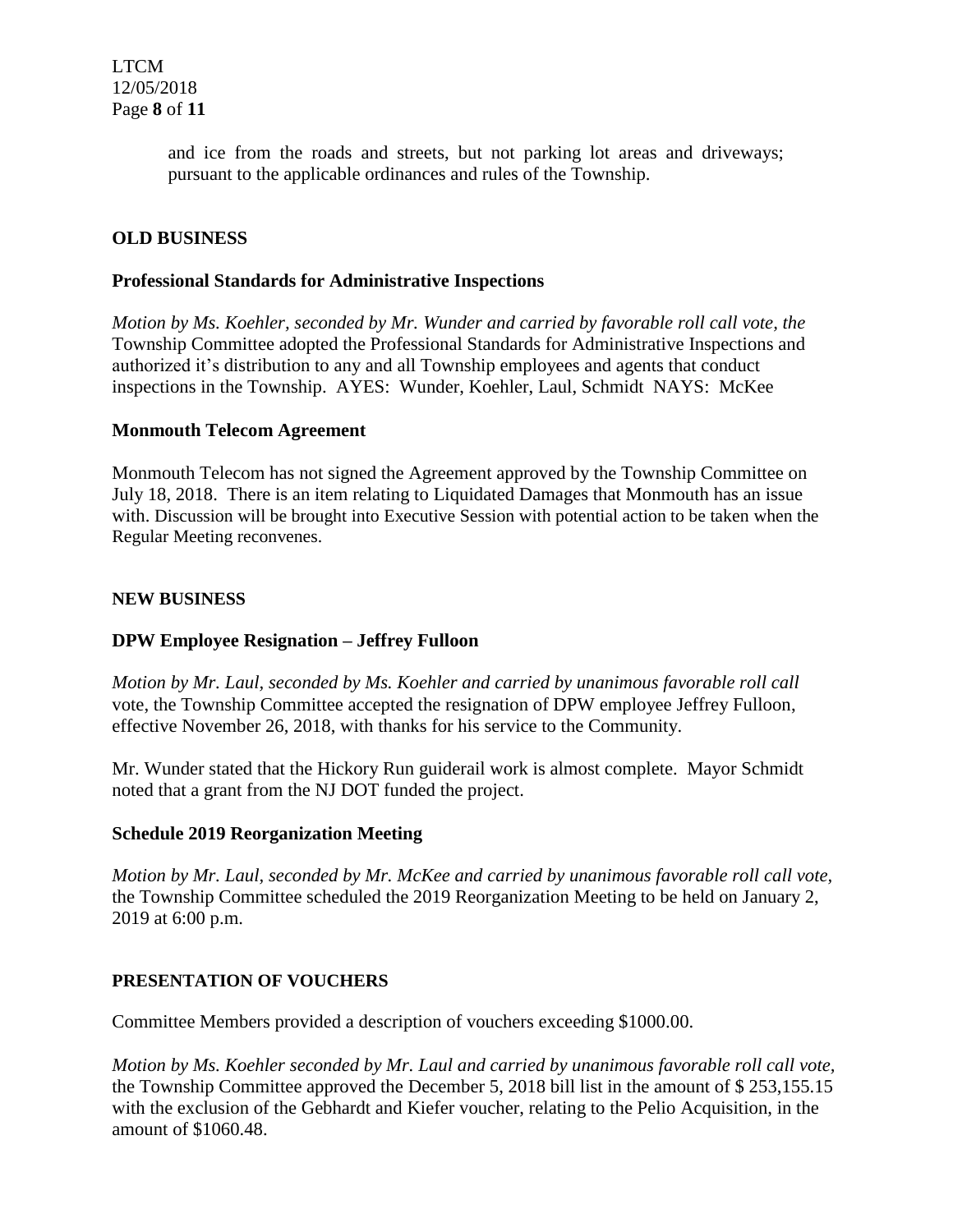#### **CORRESPONDENCE**

- a. Tax Collector's Report for the Month of October 2018
- b. LTEOSC August 6, 2018 and October 1, 2018 Meeting Minutes

The LTEOS provided the Committee with a copy of a letter that will be sent to 30 property's surrounding Open Space land in the Township. The State conducted an inspection of the properties and found encroachments and activities that do not meet the requirements of Green Acres. The Township was asked to resolve the issues.

### **PUBLIC COMMENTS**

*Motion by Ms. Koehler, seconded by Mr. Laul and carried by unanimous favorable roll call vote,* the Township Committee opened the Public Comment portion of the meeting at 7:58 p.m.

Ms. Laurie Hoffman and Mr. Ron Milkowksi raised questions about the animal control invoice that was on the bill list. They were informed that the Committee will be looking into the matter.

*Motion by Mr. Laul, seconded by Mr. Wunder and carried by unanimous favorable roll call vote,* the Township Committee closed the public comment portion of the meeting at 8:04 p.m.

# **EXECUTIVE SESSION - Resolution No. 84-2018**

*Motion by Mr. Laul, seconded by Ms. Koehler and carried by unanimous favorable roll call vote,* the Township Committee approved Resolution No. 84-2018 and convened in Executive Session at 8:06 p.m. Action may be taken.

# TOWNSHIP OF LEBANON COUNTY OF HUNTERDON STATE OF NEW JERSEY RESOLUTION NO. 84-2018 RESOLUTION AUTHORIZING EXECUTIVE SESSION

WHEREAS, the Open Public Meetings Act; *N.J.S.A.* 10:4-6 *et seq*., declares it to be the public policy of the State to insure the right of citizens to have adequate advance notice of and the right to attend meetings of public bodies at which business affecting the public is discussed or acted upon; and

WHEREAS, the Open Public Meetings Act also recognizes exceptions to the right of the public to attend portions of such meetings; and

 WHEREAS, the Mayor and Committee find it necessary to conduct an executive session closed to the public as permitted by the *N.J.S.A*. 40:4-12; and

 WHEREAS, the Mayor and Committee will reconvene in public session at the conclusion of the executive session;

 NOW, THEREFORE, BE IT RESOLVED by the Mayor and Committee of the Township of Lebanon, County of Hunterdon, State of New Jersey that they will conduct an executive session to discuss

the following topic(s) as permitted by *N.J.S.A*. 40:4-12: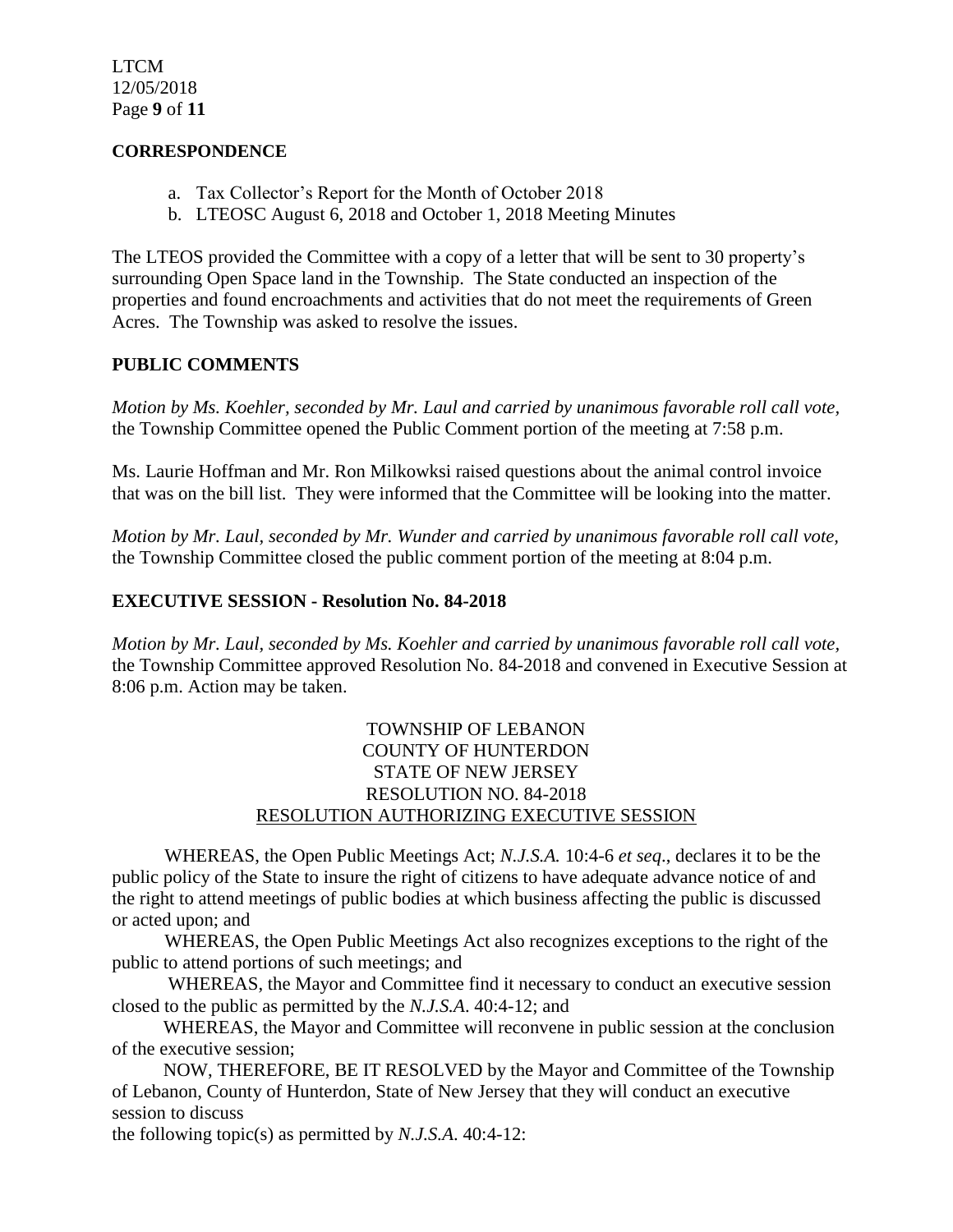## LTCM 12/05/2018 Page **10** of **11**

\_\_\_\_\_\_A matter which Federal Law, State Statute or Rule of Court requires be kept confidential or excluded from discussion in public (Provision relied upon:

 $\qquad \qquad ; \qquad$ \_\_\_\_\_\_A matter where the release of information would impair a right to receive funds from the federal government;

\_\_\_\_\_\_A matter whose disclosure would constitute an unwarranted invasion of individual privacy;

 A collective bargaining agreement, or the terms and conditions thereof (Specify contract:);

 A matter involving the purpose, lease or acquisition of real property with public funds, the setting of bank rates or investment of public funds where it could adversely affect the public interest if discussion of such matters were disclosed; Real Estate Acquisitions –

Tactics and techniques utilized in protecting the safety and property of the public provided that their disclosure could impair such protection;

\_\_\_\_\_\_Investigations of violations or possible violations of the law;

 Pending or anticipated litigation or contract negotiation in which the public body is or may become a party; (The general nature of the litigation or contract negotiations is)

 X Professional Service Contracts\_\_\_\_\_\_. The public disclosure of such information at this time would have a potentially negative impact on the municipality's position in the litigation or negotiation; therefore this information will be withheld until such time as the matter is concluded or the potential for negative impact no longer exists. **Animal Control Officer – Telecom Contract** 

 Matters falling within the attorney-client privilege, to the extent that confidentiality is required in order for the attorney to exercise his or her ethical duties as a lawyer; (The general nature of the matter is: OR the public disclosure of such the public disclosure of such information at this time would have a potentially negative impact on the municipality's position with respect to the matter being discussed; therefore, this information will be withheld until such time as the matter is concluded or the potential for negative impact no longer exists.*)*;

 X Matters involving the employment, appointment, termination of employment, terms and conditions of employment, evaluation of the performance, promotion or disciplining of any specific prospective or current public officer or employee of the public body, where all individual employees or appointees whose rights could be adversely affected have not requested in writing that the matter(s) be discussed at a public meeting; (The employee(s) and/or general nature of discussion is: the public disclosure of such information at this time would violate the employee(s) privacy rights; therefore this information will be withheld until such time as the matter is concluded or the threat to privacy rights no longer exists.; **Tax Assessor Interview – Update on CWA Negotiations – Update on PBA Negotiations – Employee Resignation**

Deliberation occurring after a public hearing that may result in the imposition of a specific civil penalty or loss of a license or permit;

BE IT FURTHER RESOLVED that the Mayor and Committee hereby declare that their discussion of the subject(s) identified above may be made public at a time when the Township Attorney advises them that the disclosure of the discussion will not detrimentally affect any right, interest or duty of the Township or any other entity with respect to said discussion. BE IT FURTHER RESOLVED that the Mayor and Committee, for the reasons set forth above, hereby declare that the public is excluded from the portion of the meeting during which the above discussion shall take place.

Public Meeting reconvened at 9:45 p.m.